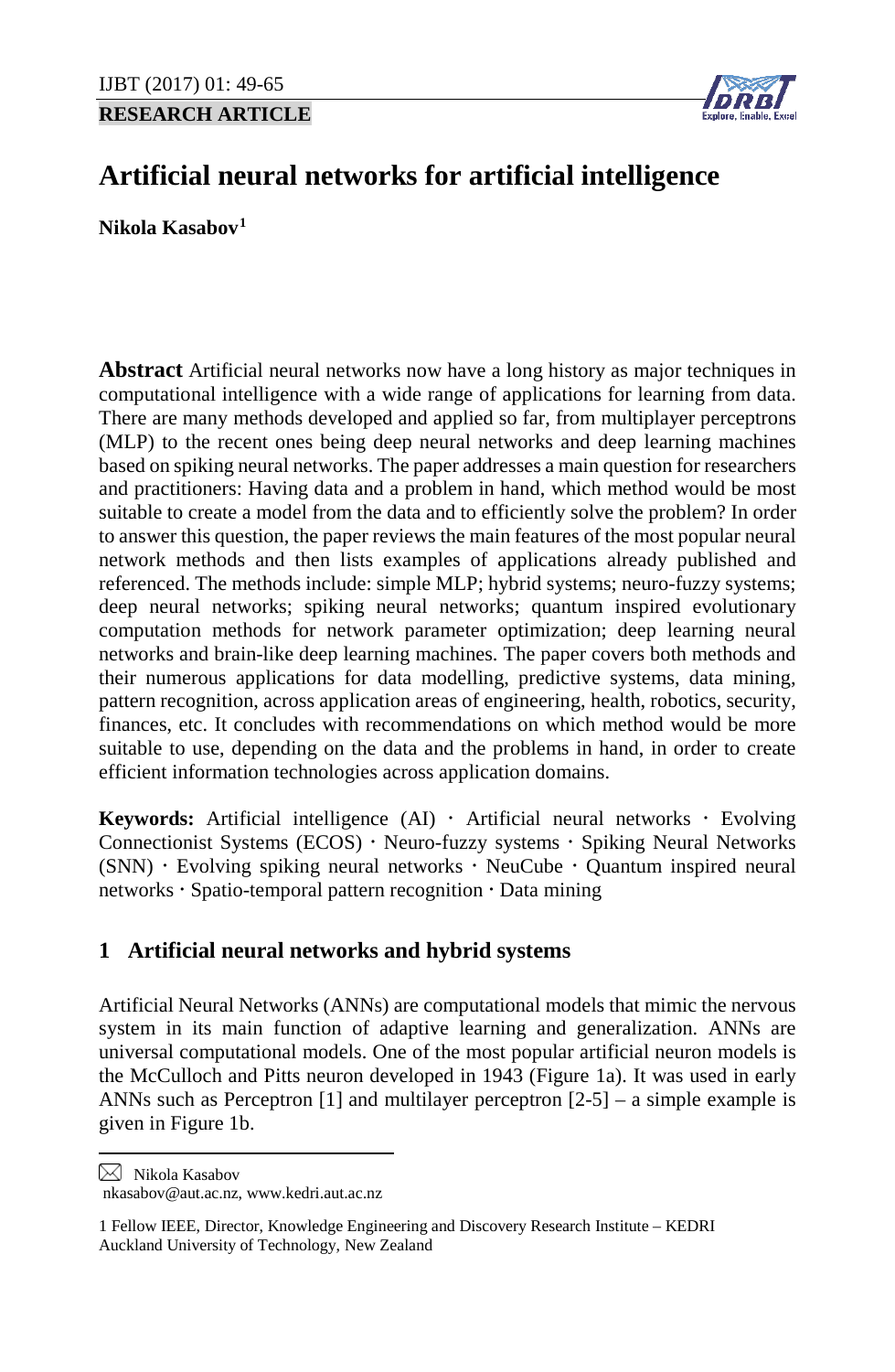These ANN are suitable when trained on a small scale static (vector-based) data, but are not adaptive to new data and in most cases they are 'black boxes' – they do not reveal internal structures in the data to be used to extract new knowledge. Optimal structures of ANNs are difficult to design.



**Fig. 1** Examples of simple artificial neuron models

In order to incorporate human knowledge into an intelligent system, an ANN module can be combined with a rule-based module in the same system. The rules can be fuzzy rules as a partial case [6, 7]. An exemplar system is shown in Figure 2, where, at a lower level, an ANN module predicts the next day value of a stock index and, at a higher level, a fuzzy reasoning module combines the predicted values with some macro-economic variables, using the following types of fuzzy rules [8]:



**Fig. 2** A hybrid ANN-fuzzy rule-based expert system for financial decision support [8]

Hybrid systems can also use crisp propositional rules, along with fuzzy rules [9]. The hybrid systems from Figure 2 are suitable to use when decision rules are available to integrate with data.

Another group of ANN methods can be used not only to learn from data, but to extract rules from a trained ANN and/or insert rules into an ANN as initialization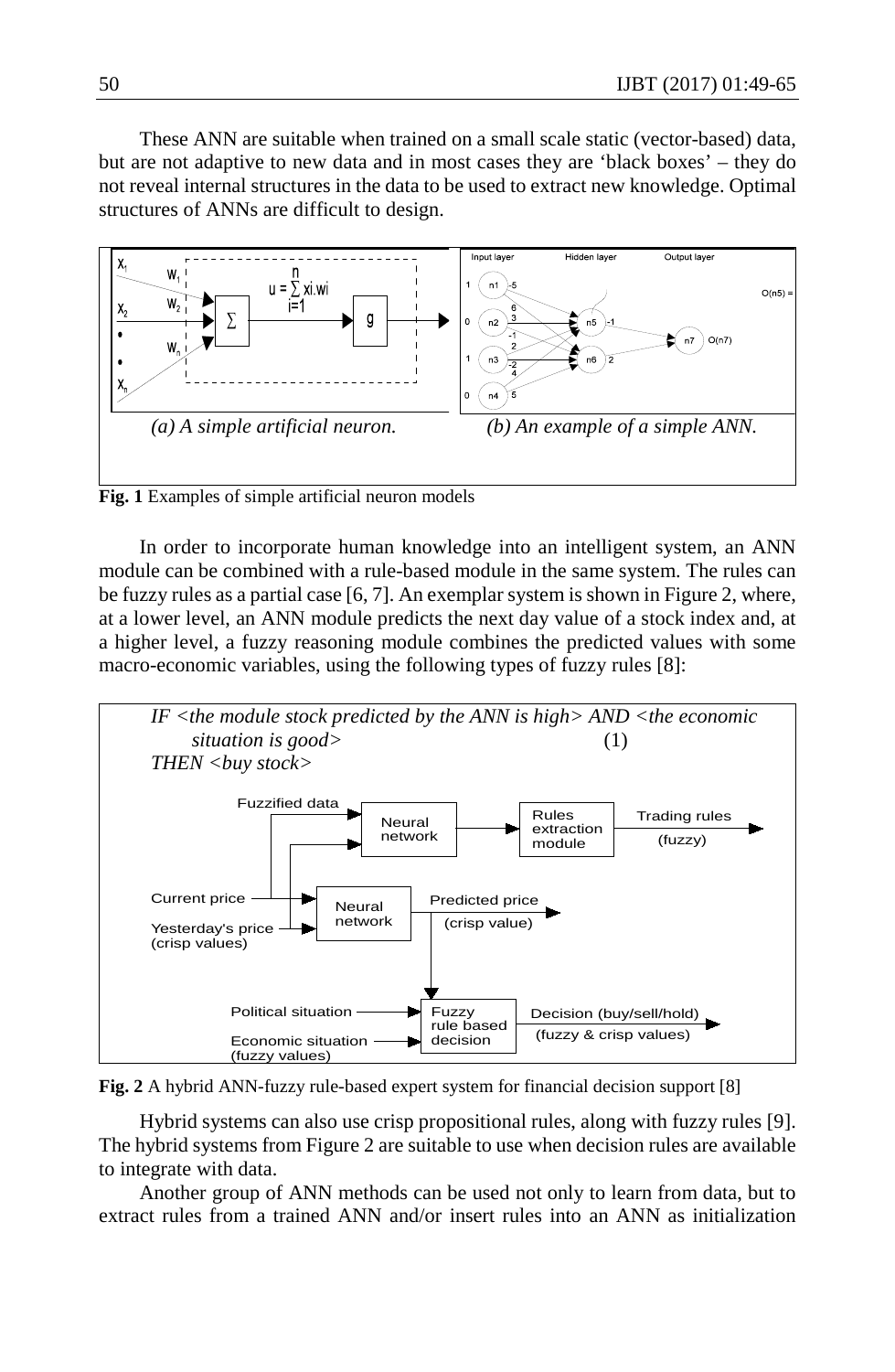procedure. These are the neuro-fuzzy systems as discussed in the next section on the case of the evolving connectionist systems (ECOS).

#### **2 Neuro-fuzzy and evolving connectionist systems**

#### **2.1The principles of neuro-fuzzy and evolving connectionist systems**

The integration of neural networks and fuzzy systems into one ANN attracted many researchers. The integration of fuzzy rules into a single neuron model and then into larger neural network structures, tightly coupling learning and fuzzy reasoning rules into connectionists structures, was initiated by Professor Takeshi Yamakawa and other Japanese scientists [10]. Many models of fuzzy neural networks were developed based on these principles [8, 11, 12].

In the evolving connectionist systems (ECOS) these ideas were developed further, where instead of training a fixed connectionist structure, the structure and its functionality are evolving from incoming data, often in an online, one-pass learning mode [12-16].

ECOS are modular connectionist based systems that evolve their structure and functionality in a continuous, self-organized, online, adaptive, interactive way from incoming information [13]. They can process both data and knowledge in a supervised and/or unsupervised way. ECOS learn local models from data through clustering of the data and associating a local output function for each cluster represented in a connectionist structure. They can learn incrementally single data items or chunks of data and also incrementally change their input features [15, 17]. Elements of ECOS have been proposed as part of the classical neural network models, such as Self-Organizing Maps, Radial Basis Functions, Fuzzy ARTMap, growing neural gas, neuro-fuzzy systems, Resource Allocation Network (for a review see [17]). Other ECOS models, along with their applications, have been reported in [18] and [19].

The principle of ECOS is based on *local learning* – neurons are allocated as centers of data clusters and the system creates local models in these clusters. Fuzzy clustering, as a means to create local knowledge-based systems, was stimulated by the pioneering work of Bezdek, Yager, and Filev [20, 21].

To summarize, the following are the main principles of ECOS as stated in [13]:

- (1) Fast learning from large amount of data, e.g. using "one-pass" training, starting with little prior knowledge;
- (2) Adaptation in real-time and in an on-line mode where new data is accommodated as it comes based on local learning;
- (3) "Open", evolving structure, where new input variables (relevant to the task), new outputs (e.g. classes), new connections and neurons are added/evolved "on the fly";
- (4) Both data learning and knowledge representation is facilitated in a comprehensive and flexible way, e.g., supervised learning, unsupervised learning, evolving clustering, "sleep" learning, forgetting/pruning, fuzzy rule insertion and extraction;
- (5) Active interaction with other ECOSs and with the environment in a multimodal fashion;
- (6) Representing both space and time in their different scales, e.g., clusters of data, short- and long-term memory, age of data, forgetting, etc.;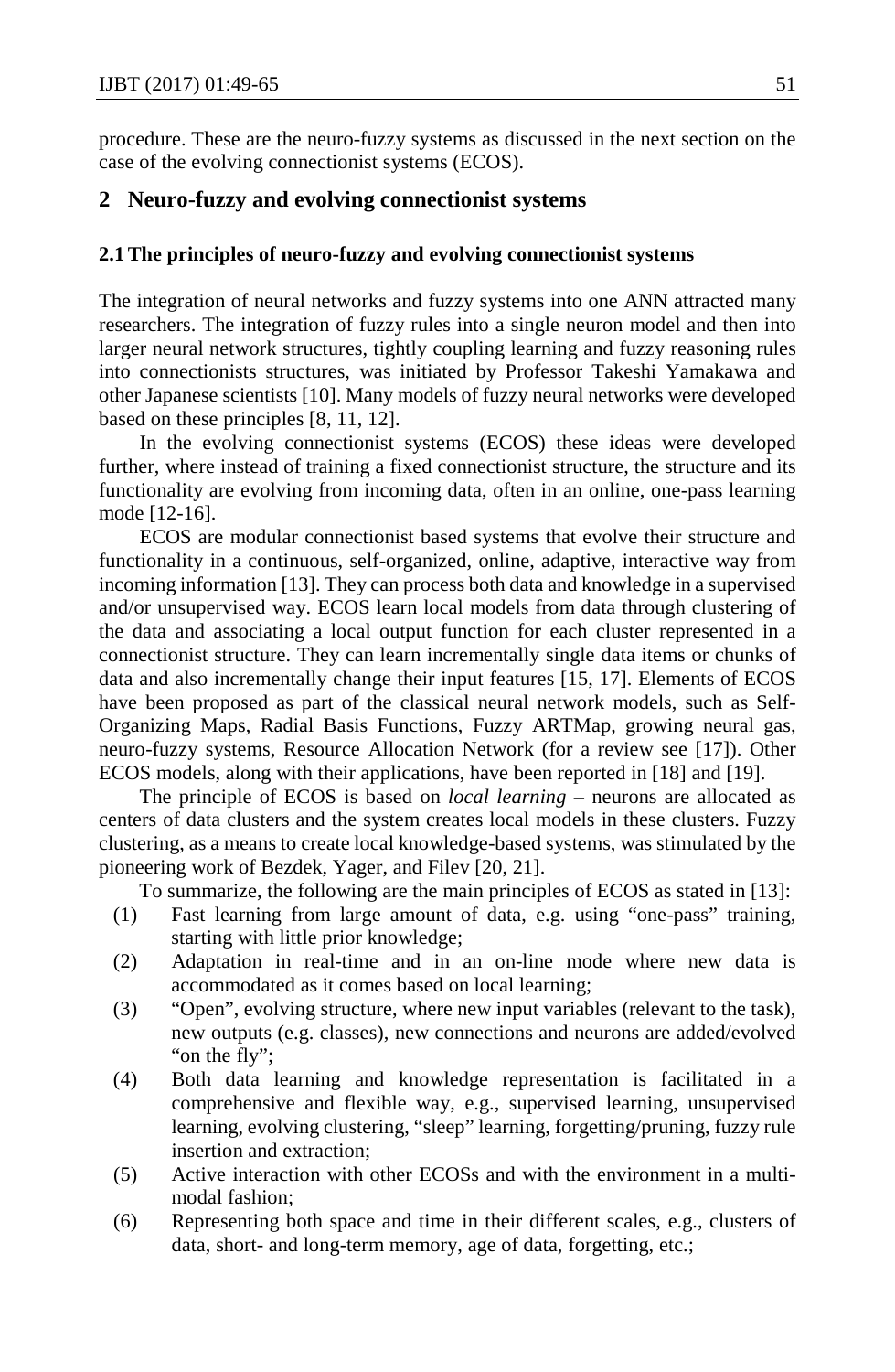(7) System's self-evaluation in terms of behavior, global error and success, and related knowledge representation.

Here the concept of ECOS is illustrated on two implementations: the evolving fuzzy neural network (EFuNN) [14] and the dynamic evolving neuro-fuzzy inference system (DENFIS) [16]. Examples of EFuNN and DENFIS are shown in Figure 3a and Figure 3b, respectively. In ECOS, clusters of data are created based on similarity between data samples either in the input space (this is the case in some of the ECOS models, e.g., DENFIS), or in both the input and output space (this is the case, e.g., in the EFuNN models). Samples (examples) that have a distance to an existing node (cluster center, rule node) less than a certain threshold are allocated to the same cluster. Samples that do not fit into existing clusters form new clusters. Cluster centers are continuously adjusted according to new data samples, and new clusters are created incrementally. ECOS learn from data and automatically create or update a local fuzzy model/function, e.g.:

IF 
$$
\langle \text{data is in a fuzzy cluster } C_i \rangle
$$
 THEN  $\langle \text{the model is } F_i \rangle$  (2)

where  $F_i$  can be a fuzzy value, a logistic or linear regression function (Figure 3b) or ANN model [16, 17].



**Fig. 3** Example implementations of ECOSs

The ECOS methods are realized as software modules as part of the free development system NeuCom (www.theneucom.com).

A special development of ECOS is *transductive reasoning and personalized modelling*. Instead of building a set of local models (i.e., prototypes) to cover the whole problem space and then use these models to classify/predict any new input vector, in transductive modelling for every new input vector, a new model is created based on selected nearest neighbor vectors from the available data. Such ECOS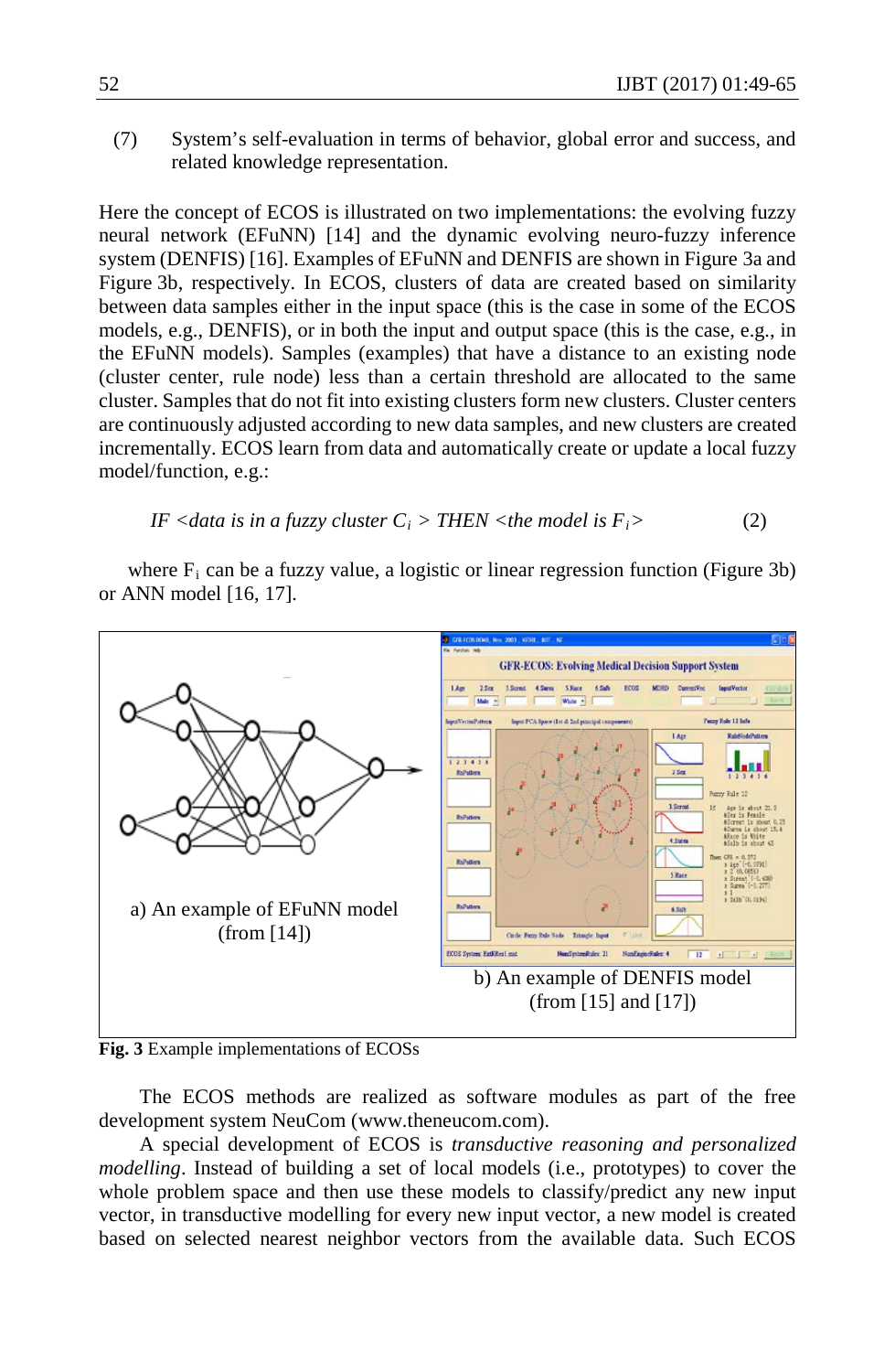models are the neuro-fuzzy inference system (NFI) and the transductive weighted NFI (TWNFI) [22]. In TWNFI, for every new input vector the neighborhood of closets data vectors is optimized using both the distance between the new vector and the neighboring ones and the weighted importance of the input variables, so that the error of the model is minimized in the neighborhood area [23].

# **2.2 A survey of neuro-fuzzy and ECOS-based methods**

The following is a survey list of selected methods that use the ECOS principles (full publications and details are available from www.ieeexplore.ieee.org, Google Scholar and Scopus):

- Evolving Self-Organized Maps (ESOM) [24];
- Evolving Clustering Method (ECM) [25];
- Incremental feature learning in ECOS [26];
- Online ECOS optimization [27];
- Assessment of EFuNN accuracy for pattern recognition using data with different statistical distributions [28];
- [Recursive clustering based on a Gustafson–Kessel algorithm](http://link.springer.com/article/10.1007/s12530-010-9025-7) [29];
- [Using a map-based encoding to evolve plastic neural networks](http://ieeexplore.ieee.org/xpls/abs_all.jsp?arnumber=5945909) [30];
- [Evolving Takagi–Sugeno fuzzy model based on switching to neighboring](http://www.sciencedirect.com/science/article/pii/S1568494612004358)  [models](http://www.sciencedirect.com/science/article/pii/S1568494612004358) [31];
- [A soft computing based approach for modeling of chaotic time series](http://link.springer.com/chapter/10.1007/11893028_56) [32];
- [Uni-norm based evolving neural networks and approximation capabilities](http://www.sciencedirect.com/science/article/pii/S0925231213007753) [33]:
- Global, local and personalised modelling and profile discovery in Bioinformatics: An integrated approach [34];
- [FLEXFIS: a robust incremental learning approach for evolving Takagi–](http://ieeexplore.ieee.org/xpls/abs_all.jsp?arnumber=4529084) [Sugeno fuzzy models](http://ieeexplore.ieee.org/xpls/abs_all.jsp?arnumber=4529084) [35];
- [Evolving fuzzy classifiers using different model architectures](http://www.sciencedirect.com/science/article/pii/S0165011408003333) [36];
- [RSPOP: Rough Set–Based Pseudo Outer-Product Fuzzy Rule Identification](http://www.mitpressjournals.org/doi/abs/10.1162/0899766052530857)  [Algorithm](http://www.mitpressjournals.org/doi/abs/10.1162/0899766052530857) [37];
- [SOFMLS: Online self-organizing fuzzy modified least-squares network](http://ieeexplore.ieee.org/xpls/abs_all.jsp?arnumber=5196829) [38];
- [On-Line Sequential Extreme Learning Machine \[](http://citeseerx.ist.psu.edu/viewdoc/download?doi=10.1.1.101.5176&rep=rep1&type=pdf)39];
- [Finding features for real-time premature ventricular contraction detection](http://ieeexplore.ieee.org/xpls/abs_all.jsp?arnumber=4768621)  [using a fuzzy neural network system](http://ieeexplore.ieee.org/xpls/abs_all.jsp?arnumber=4768621) [40];
- [Evolving fuzzy rule-based classifiers](http://ieeexplore.ieee.org/xpls/abs_all.jsp?arnumber=4221422) [41];
- A novel generic Hebbian ordering-based fuzzy rule base reduction approach [to Mamdani neuro-fuzzy system](http://www.mitpressjournals.org/doi/abs/10.1162/neco.2007.19.6.1656) [42];
- Implementation of fuzzy cognitive maps based on fuzzy neural network and [application in prediction of time series](http://ieeexplore.ieee.org/xpls/abs_all.jsp?arnumber=5352265) [43];
- [Backpropagation to train an evolving radial basis function neural network](http://link.springer.com/article/10.1007/s12530-010-9015-9) [44];
- [Smooth transition autoregressive models and fuzzy rule-based systems:](http://www.sciencedirect.com/science/article/pii/S0165011407001583)  [Functional equivalence and consequences](http://www.sciencedirect.com/science/article/pii/S0165011407001583) [45];
- Development of an adaptive neuro-fuzzy classifier using linguistic hedges [M46];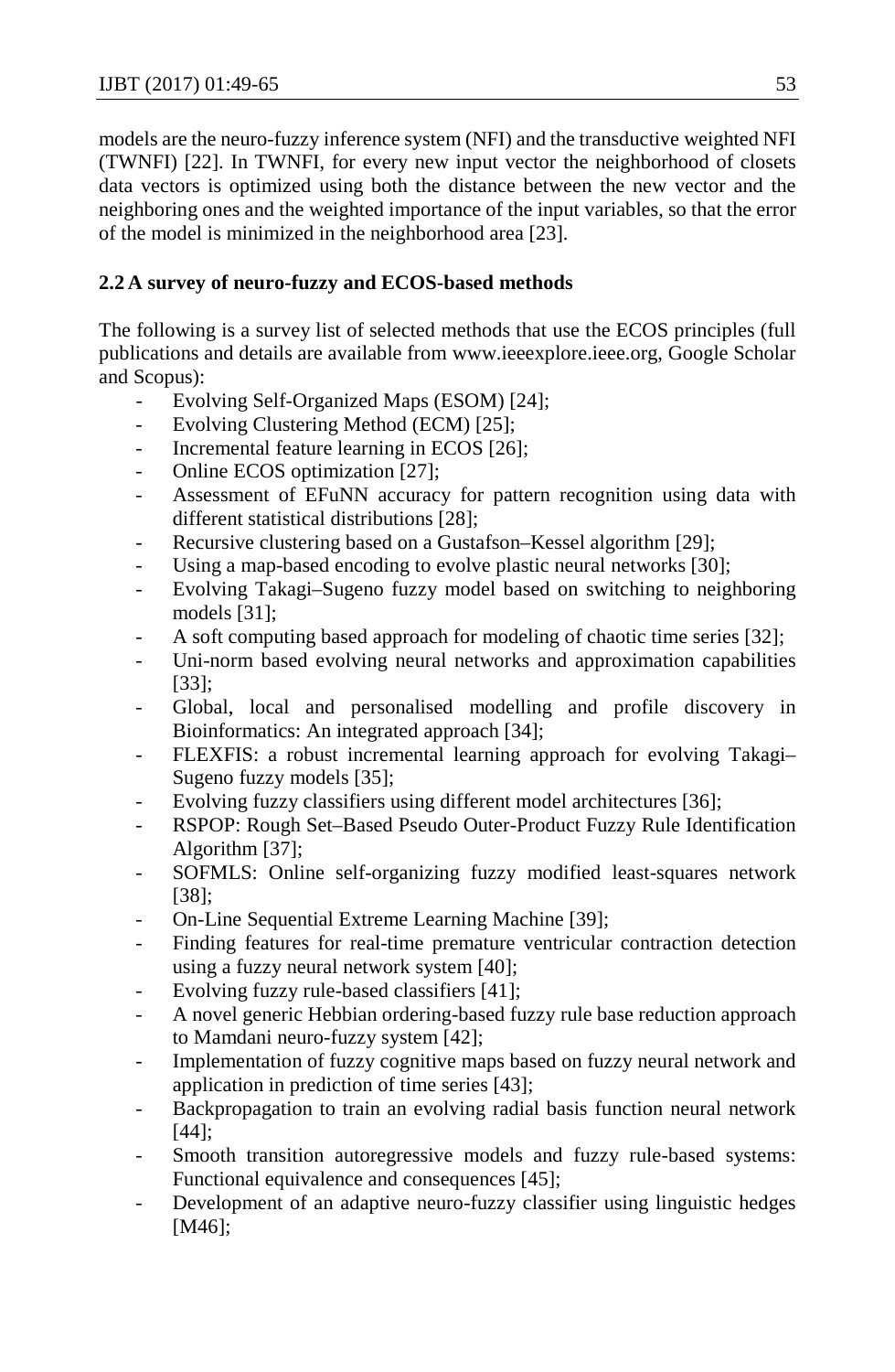- A meta-cognitive sequential learning algorithm for neuro-fuzzy inference [system](http://www.sciencedirect.com/science/article/pii/S1568494612002888) [47];
- Meta-cognitive RBF network and its projection based learning algorithm for [classification problems](http://www.sciencedirect.com/science/article/pii/S1568494612004206) [48];
- [SaFIN: A self-adaptive fuzzy inference network](http://ieeexplore.ieee.org/xpls/abs_all.jsp?arnumber=6051517) [49];
- A sequential learning algorithm for meta-cognitive neuro-fuzzy inference [system for classification problems](http://ieeexplore.ieee.org/xpls/abs_all.jsp?arnumber=6033545) [50];
- [Architecture for development of adaptive online prediction models](http://link.springer.com/article/10.1007/s12293-009-0017-8) [51];
- [Clustering and co-evolution to construct neural network ensembles: An](http://www.sciencedirect.com/science/article/pii/S0893608008000506)  [experimental study](http://www.sciencedirect.com/science/article/pii/S0893608008000506) [52];
- [Algorithms for real-time clustering and generation](http://books.google.com/books?hl=en&lr=&id=YjsOShrBh8AC&oi=fnd&pg=PA353&ots=CWkbEKIPhd&sig=iPE7QOHZrTQenYknJNatcJ_1PEo) of rules from data [53];
- [SAKM: Self-adaptive kernel machine –](http://www.sciencedirect.com/science/article/pii/S0893608008001184) A kernel-based algorithm for online [clustering](http://www.sciencedirect.com/science/article/pii/S0893608008001184) [54];
- [A BCM theory of meta-plasticity for online self-reorganizing fuzzy](http://ieeexplore.ieee.org/xpls/abs_all.jsp?arnumber=5475434)[associative learning](http://ieeexplore.ieee.org/xpls/abs_all.jsp?arnumber=5475434) [55];
- [Evolutionary strategies and genetic algorithms for dynamic parameter](http://ieeexplore.ieee.org/xpls/abs_all.jsp?arnumber=1554934)  [optimization of evolving fuzzy neural networks](http://ieeexplore.ieee.org/xpls/abs_all.jsp?arnumber=1554934) [56];
- [Incremental leaning and model selection for radial basis function network](http://search.ieice.org/bin/summary.php?id=e90-d_4_722) [through sleep](http://search.ieice.org/bin/summary.php?id=e90-d_4_722) learning [57];
- [Interval-based evolving modeling](http://ieeexplore.ieee.org/xpls/abs_all.jsp?arnumber=4938992) [58];
- [Evolving granular classification neural networks](http://ieeexplore.ieee.org/xpls/abs_all.jsp?arnumber=5178895) [59];
- [Stability analysis for an online evolving neuro-fuzzy recurrent network](http://books.google.com/books?hl=en&lr=&id=mhYTIq7vouoC&oi=fnd&pg=PA173&ots=S1rY-16a8K&sig=6dix4kYsrIwe6yBsHKoc0AS0AwU) [60];
- [A TSK fuzzy inference algorithm for online identification](http://link.springer.com/chapter/10.1007/11539506_23) [61];
- [Design of experiments in neuro-fuzzy systems](http://www.worldscientific.com/doi/abs/10.1142/S1469026810002823) [62];
- [EFuNNs ensembles construction using a clustering method and a co](http://ieeexplore.ieee.org/xpls/abs_all.jsp?arnumber=1688472)[evolutionary genetic algorithm](http://ieeexplore.ieee.org/xpls/abs_all.jsp?arnumber=1688472) [63];
- [eT2FIS: An evolving type-2 neural fuzzy inference system](http://www.sciencedirect.com/science/article/pii/S0020025512001491) [64];
- Designing radial basis function networks for classification using differential [evolution](http://ieeexplore.ieee.org/xpls/abs_all.jsp?arnumber=1716496) [65];
- A meta-cognitive neuro-fuzzy inference system (McFIS) for sequential [classification problems](http://ieeexplore.ieee.org/xpls/abs_all.jsp?arnumber=6420927) [66];
- [An evolving fuzzy neural network based on the mapping of similarities](http://ieeexplore.ieee.org/xpls/abs_all.jsp?arnumber=5238537) [67];
- [Incremental learning by heterogeneous bagging ensemble](http://link.springer.com/chapter/10.1007/978-3-642-17313-4_1) [68];
- [Fuzzy associative conjuncted maps network](http://ieeexplore.ieee.org/xpls/abs_all.jsp?arnumber=5173476) [69];
- [EFuNN ensembles construction using CONE with multi-objective GA](http://ieeexplore.ieee.org/xpls/abs_all.jsp?arnumber=4026809) [70].

# **2.3 Neuro-fuzzy and ECOS applications for AI**

Based on the ECOS concepts and methods, sustained engineering applications have been developed, such as:

- [Risk analysis and discovery of evolving economic clusters in Europe](http://link.springer.com/chapter/10.1007/978-3-7908-1856-7_17) [71];
- Adaptive time series prediction for financial applications [72];
- Adaptive speech recognition [73];
- and others [17].

While the ECOS methods presented above use the McCulloch and Pitts model of a neuron (Figure 1a) and have been efficiently used for vector-based data, for rule extraction from data and for classification and prediction purposes, the further developed spiking neural networks (SNN) and evolving SNN (eSNN) architectures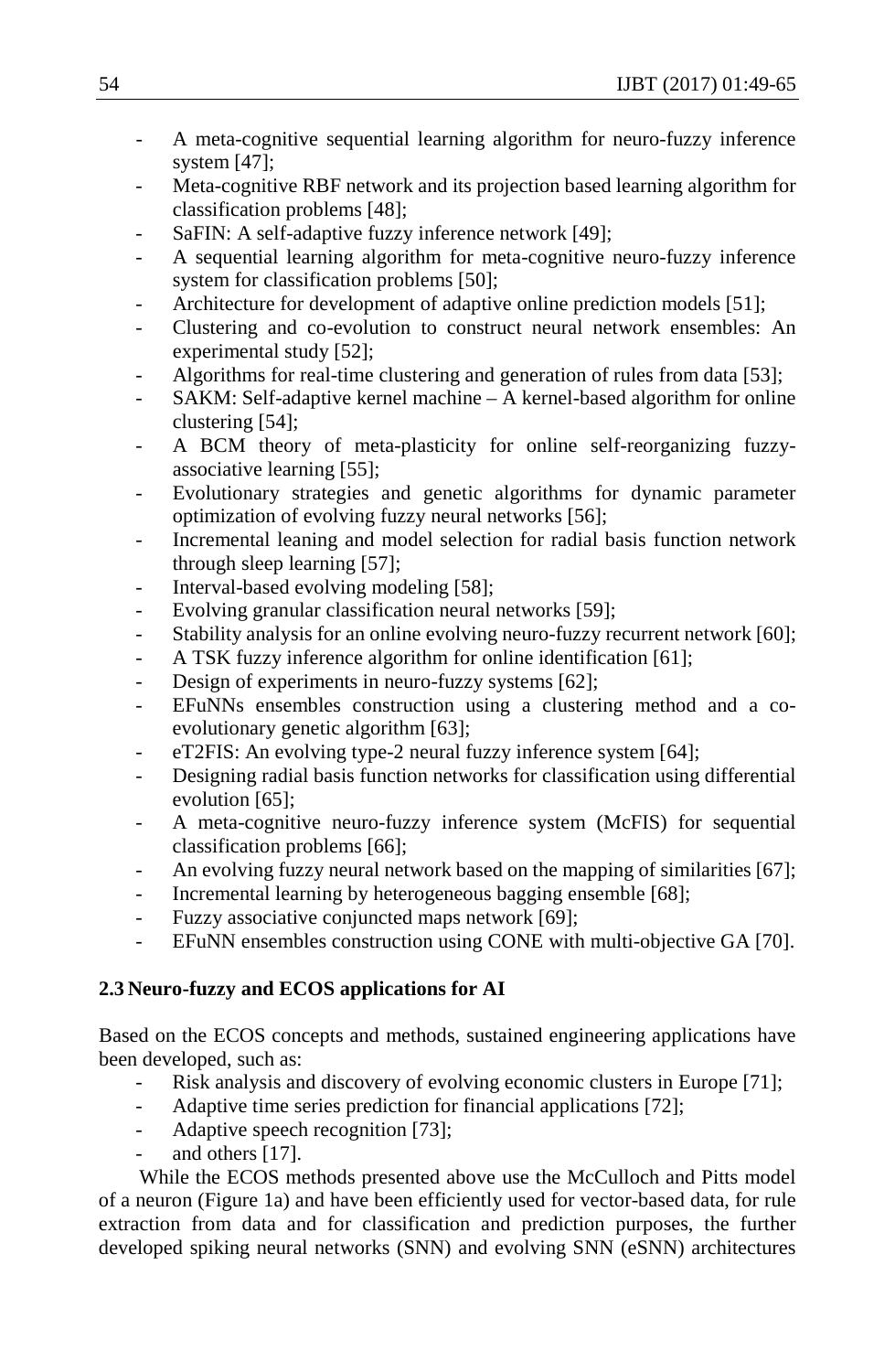use a spiking neuron model and spike information representation. Spike information representation accounts for time in the data and for changes in the data over time. This is where SNN can be chosen as preferred methods and used efficiently.

## **3 Spiking Neural Networks and the brain-like AI**

#### **3.1 Main principles, methods and examples of SNN and evolving SNN (eSNN)**

A spiking neuron model receives input information represented as trains of spikes over time. When sufficient input information is accumulated in the membrane of the neuron, the neuron's post synaptic potential exceeds a threshold and the neuron emits a spike at its axon (Figure 4).

Some of the-state-of-the-art models of a spiking neuron include: early models by Hodgkin and Huxley [74]; more recent models by Maas, Gerstner, Kistler, Izhikevich and others, e.g., Spike Response Models (SRM); Integrate-and-Fire Models (IFM) (Figure 4); Izhikevich models; adaptive IFM; probabilistic IFM [75, 76].

Based on the ECOS principles, an evolving spiking neural network architecture (eSNN) was proposed [17]. It was initially designed as a visual pattern recognition system. The first eSNNs were based on Thorpe's neural model [77], in which the importance of early spikes (after the onset of a certain stimulus) is boosted, called rank-order coding and learning. Synaptic plasticity is employed by a fast supervised one-pass learning algorithm. Different eSNN models were developed, including:

- Reservoir-based eSNN for spatio- and spectro-temporal pattern recognition (Figure 5) [78];
- Dynamic eSNN (deSNN) [79] a model that uses both rank-order and timebased spike-time dependent plasticity (STDP) learning rules [80] to account for spatio-temporal data.



**Fig. 4** The structure of the LIFM of a spiking neuron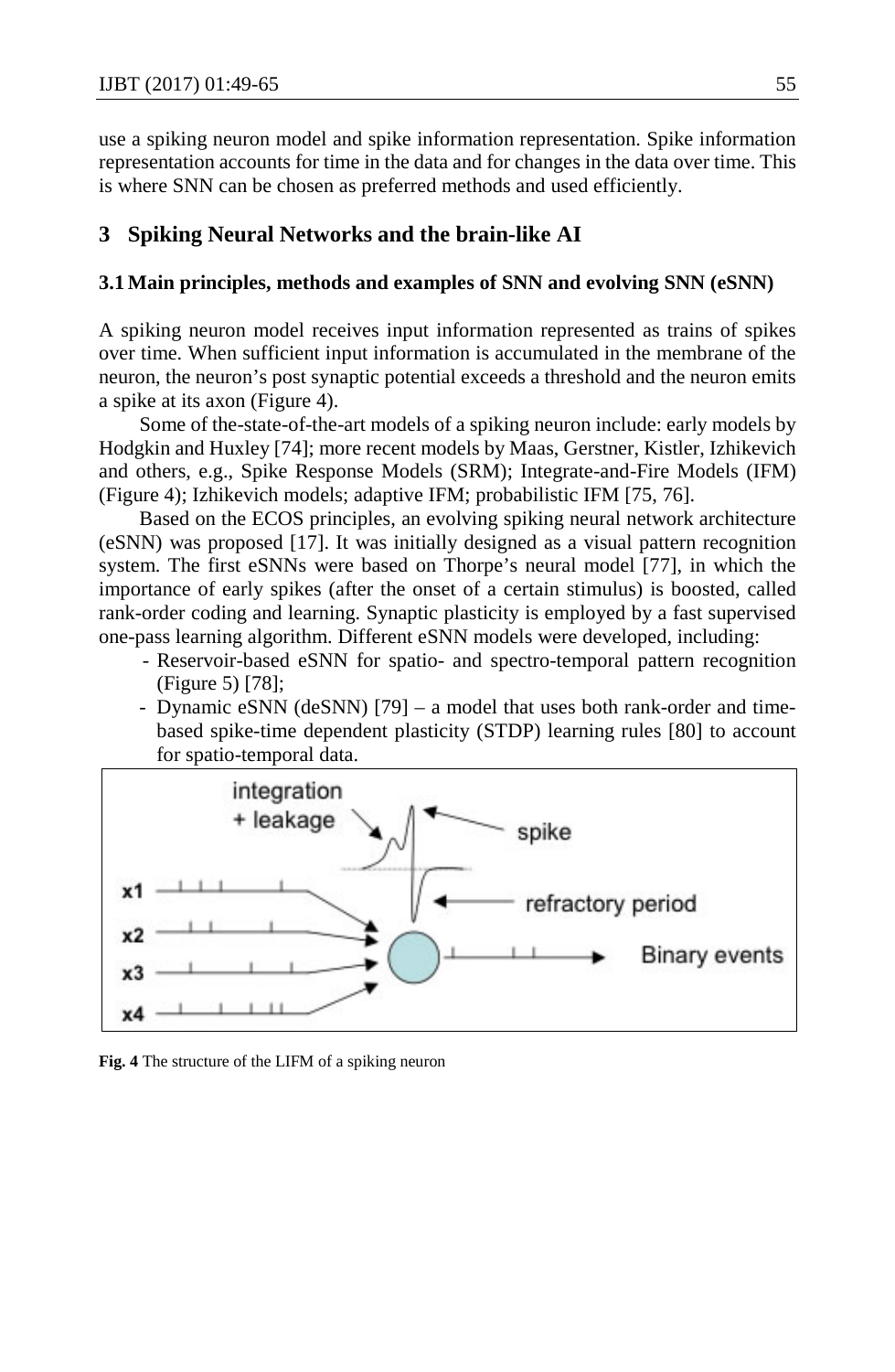

**Fig. 5** A reservoir-based eSNN for spatio-temporal data classification

Extracting fuzzy rules from an eSNN would make the eSNN not only efficient learning models, but also knowledge-based models. A method was proposed [81] and illustrated in Figure 6a and Figure 6b. Based on the connection weights (W) between the receptive field layer  $(L1)$  and the class output neuron layer  $(L2)$ , the following fuzzy rules can be extracted:





**Fig. 6** Knowledge extraction from evolving spiking neural networks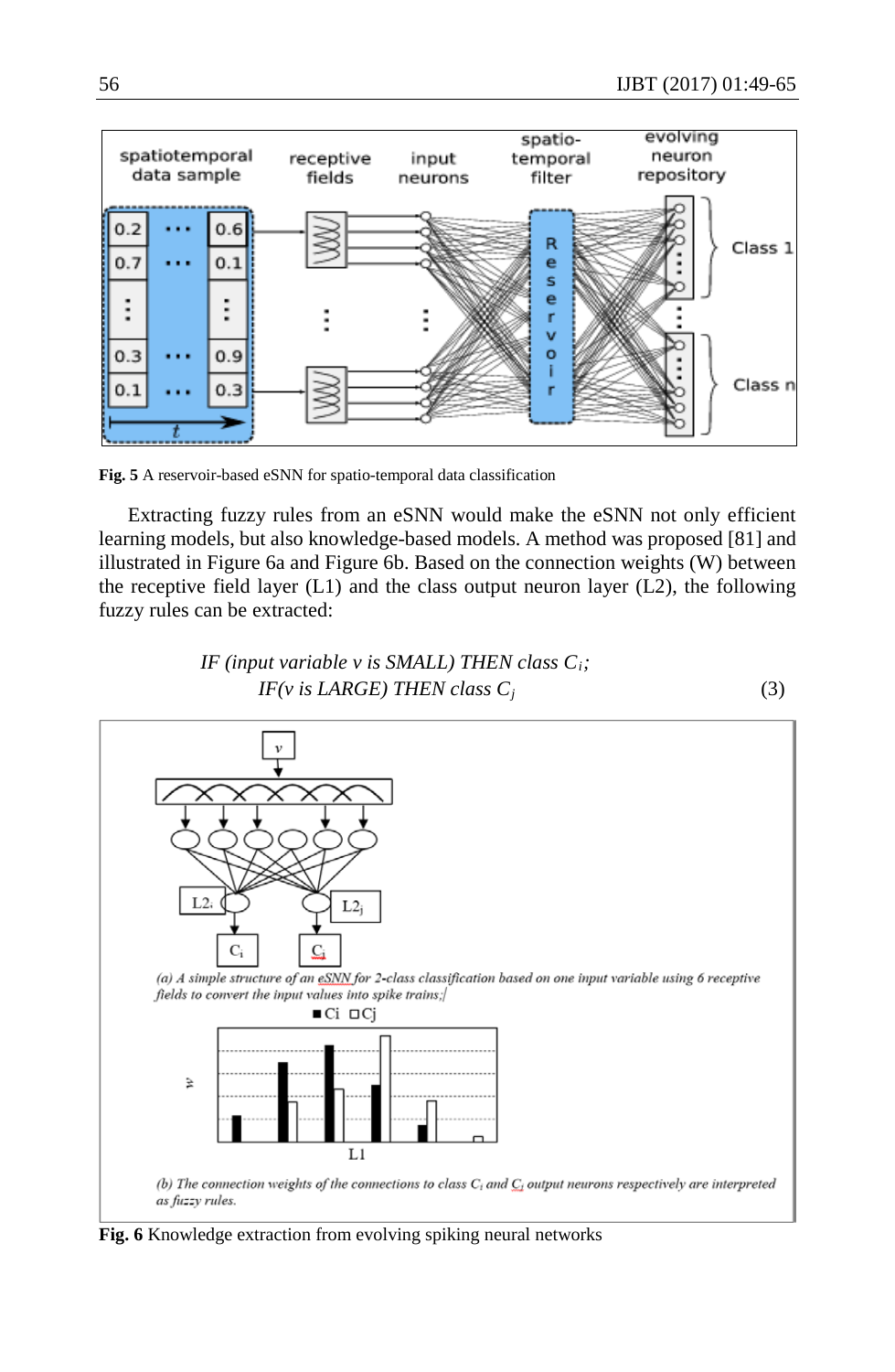The eSNN use spike information representation, spiking neuron models, and spike learning and encoding rules, and the structure is evolving to capture spatio-temporal relationship from data.

## **3.2 Applications of eSNN for AI**

Numerous applications based on different eSNN models have been reported, among them:

- Advanced spiking neural network technologies for neurorehabilitation [82];
- Object movement recognition [83];
- Multimodal audio and visual information processing [84];
- Ecological data modelling and prediction of the establishment of invasive species [85];
- Integrated brain data analysis [86];
- Predictive modelling method and case study on personalized stroke occurrence prediction [87].

## **3.3 Quantum inspired optimization of eSNN**

eSNN have several parameters that need to be optimized for an optimal performance. Several successful methods have been proposed for this purpose, among them are: Quantum-inspired evolutionary algorithm (QiEA) [88], and Quantum-inspired particle swarm optimization method (QiPSO) [89].

Quantum inspired optimization methods use the principle of superposition of states to represent and optimize features (input variables) and parameters of the eSNN [17]. Features and parameters are represented as qubits, which are in a superposition of 1 (selected) with a probability  $\alpha$ , and 0 (not selected) with a probability β. When the model has to be calculated, the quantum bits "collapse" into a value of 1 or 0.

### **3.4 Neuromorphic implementations of SNN**

Using SNN neuromorphic computational models can be developed. Opposite to the traditional von Neumann computational architecture, where memory, control and ALU are separated, in neuromorphic models all these modules are integrated together as they are in the brain.

To make the implementation of SNN models more efficient, specialized neuromorphic hardware has been developed, including:

- A hardware model of an integrate-and-fire neuron [90];
- A silicon retina [91];
- INI Zürich SNN chips [92, 93];
- IBM True North [94]. The system enables parallel processing of 1mln spiking neurons and 1 billion synapses;
- DVS and silicon cochlea (ETH, Zurich);
- Stanford NeuroGrid [95]. The system has 1 million neurons on a board, 6 3 billion connections, and is realized as hybrid analogue/digital circuits;
- SpiNNaker [96]. The system is a general-purpose, scalable, multichip multicore platform for real-time massively parallel simulations of large scale SNN.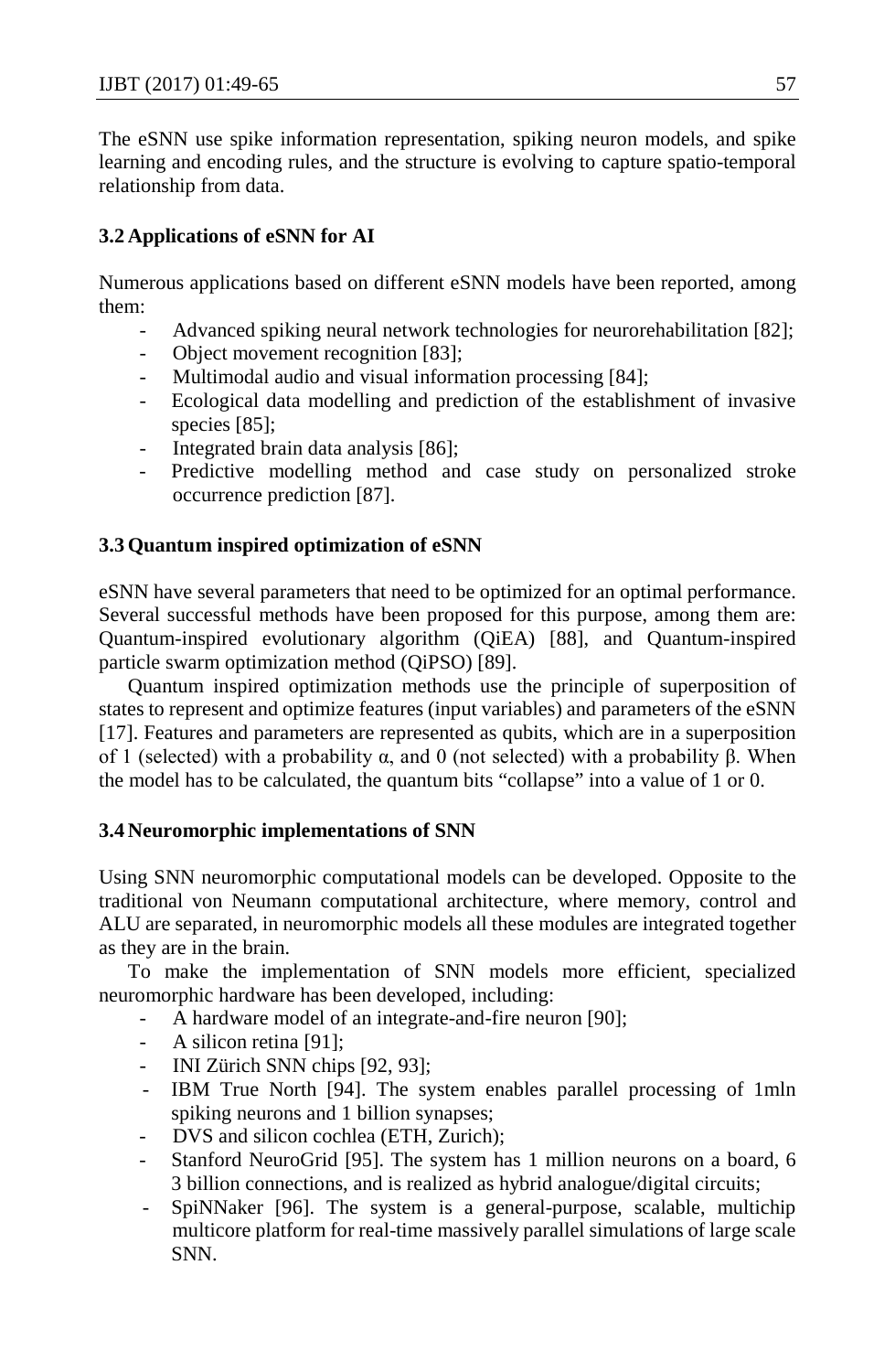The neuromorphic platforms are characterized by massive parallelism, high speed and low power consumption. For their efficient application, they require the development of SNN computational models for learning from data.

# **4 Deep learning neural networks and brain-like AI machines. NeuCube**

#### **4.1 Deep learning neural networks (DNN)**

Deep learning neural networks (DNN) are ANN that have several layers of neurons and connections in their structures (rather than 3 as shown in Figure 1b). A class of DNN is the convolutional DNN, where neurons at the first layer learn features only within a small subsection of the input vector data (e.g., a small square of pixels from an image). These neurons are connected to the next layer where features are combined, until the output classification layer, where output classes are determined. An example is shown in Figure 7.



**Fig.7** An example of a convolutional DNN (from https://en.wikipedia.org/wiki/Convolutional\_neural\_network)

DNNs are excellent for vector- or frame-based data, but not much for temporal (or spatio-/spectro-temporal data). There is no *time of asynchronous events* learned in the model. They are difficult to adapt to new data and the structures are not flexible.

## **4.2Brain-like AI machines. NeuCube.**

Inspired by the deep learning in the brain, a deep learning machine was developed, named NeuCube [86]. It was initially designed for spatio-temporal brain data modelling, but then it was also used for climate data modelling and stroke occurrence prediction and other applications [87].

The NeuCube framework is depicted in Figure 8. It consists of the following modules:

- Input information encoding module;
- 3D SNN reservoir module (SNNr);
- Output (e.g. classification) module;
- Gene regulatory network (GRN) module (optional);
- Optimization module (optional).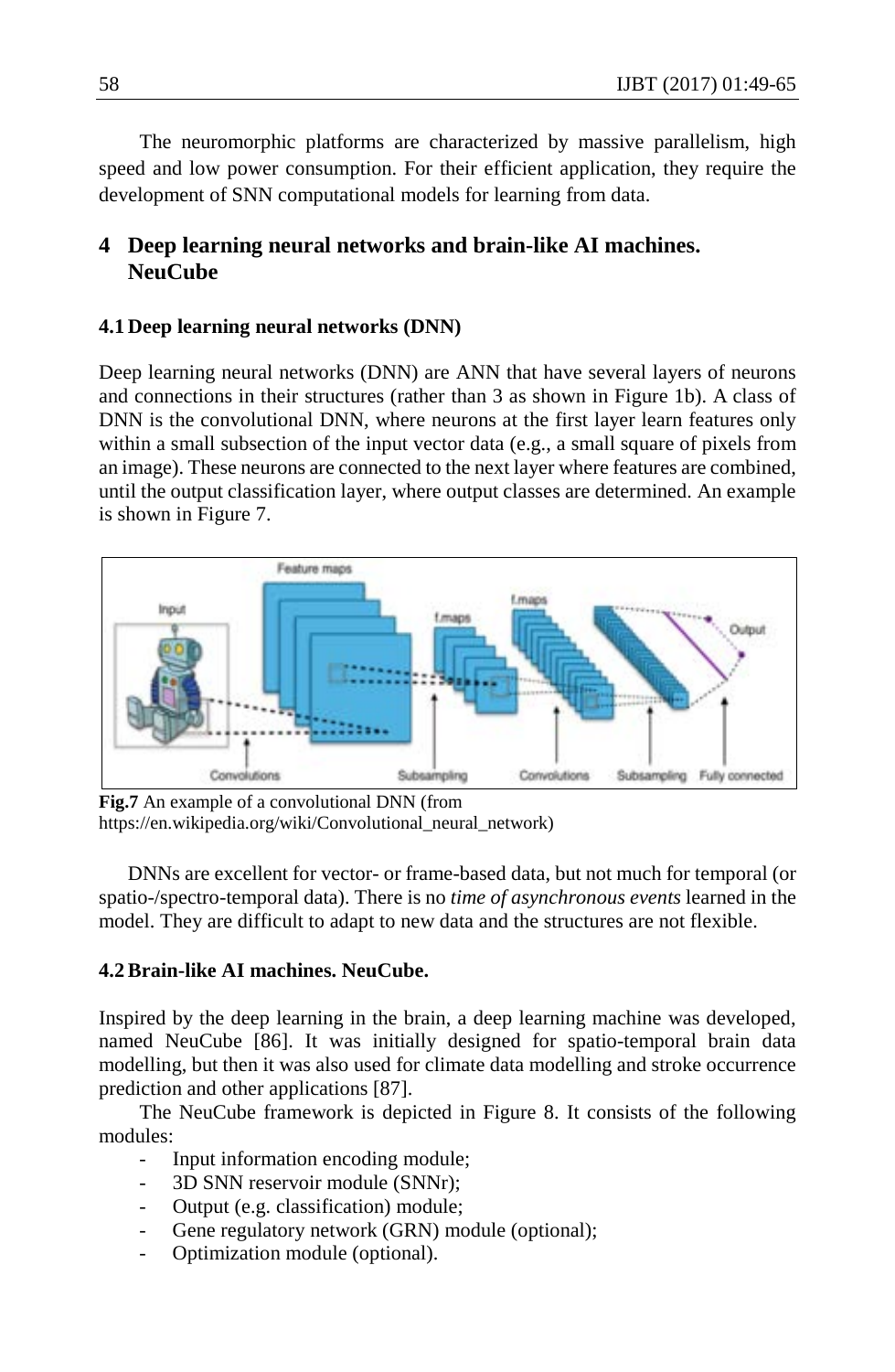

**Fig. 8** A block diagram of the NeuCube deep learning machine (from [86])

The input module transforms input data into trains of spikes. Spatio-temporal data (such as EEG, climate, cybersecurity, financial, etc.) is entered after the encoding into the main module – the 3D SNN reservoir (SNNr). Input data is entered into *predesignated spatially distributed* areas of the SNNr that correspond to the spatial location in the origin where data was collected (if there is such).

Learning in the SNN is performed in two stages:

Unsupervised training, where spatio-temporal data is entered into relevant areas of the SNNr over time. Unsupervised learning is performed to modify the initially set connection weights. The SNNr will learn to activate the same groups of spiking neurons when similar input stimuli are presented, also known as a *polychronization* effect [76].

Supervised training of the spiking neurons in the output classification module, where the same data that was used for unsupervised training is now propagated again through the trained SNN and the output neurons are trained to classify the spatio-temporal spiking pattern of the SNNr into pre-defined classes (or output spike sequences). As a special case, all neurons from the SNN are connected to every output neuron. Feedback connections from output neurons to neurons in the SNN can be created for reinforcement learning. Different SNN methods can be used to learn and classify spiking patterns from the SNNr, including the deSNN [79] and SPAN models [97]. The latter is suitable for generating motor control spike trains in response to certain patterns of activity of the SNNr.

Memory in the NeuCube architecture is represented as a combination of the three types of memory described below, which are mutually interacting:

- Short-term memory, represented as changes of the PSP and temporary changes of synaptic efficacy;
- Long-term memory, represented as a stable establishment of synaptic efficacy – long-term potentiation (LTP) and long-term depression (LTD);
- Genetic memory, represented as a genetic code.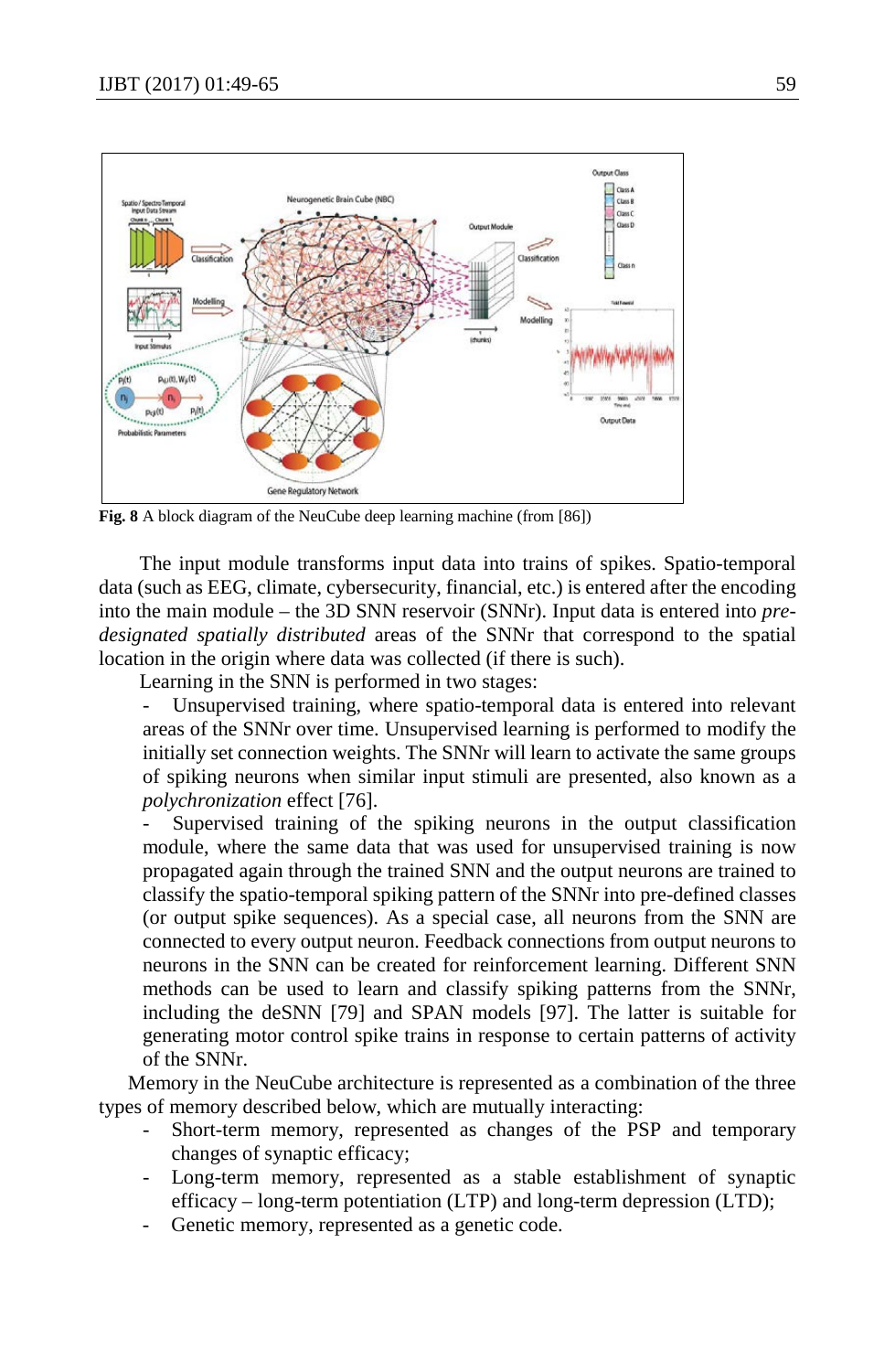In NeuCube, similar activation patterns (called "polychronous waves") can be generated in the SNNr with recurrent connections to represent short term memory. When using STDP learning, connection weights change to form LTP or LTD, which constitute long-term memory.

Results of the use of the NeuCube suggest that the NeuCube architecture can be explored for learning long (spatio-) temporal patterns and to be used as associative memory. Once data is learned, the SNNr retains the connections as a long-term memory. Since the SNNr learns functional pathways of spiking activities represented as structural pathways of connections, when only a small initial part of input data is entered the SNNr will "synfire" and "chain-fire" *learned connection pathways* to reproduce *learned functional pathways.* Thus, a NeuCube can be used as an associative memory and as a predictive system with a wide scope of applications.

#### **4.3 Applications of NeuCube for AI**

For a classification or a regression problem based on temporal- or spatio/spectrotemporal data, a NeuCube based system can be designed and implemented following the steps below:

- (a) Input data transformation into spike sequences;
- (b) Mapping input variables into spiking neurons;
- (c) Unsupervised learning spatio-temporal spike sequences in a scalable 3D SNN reservoir;
- (d) On-going learning and classification of data over time;
- (d) Dynamic parameter optimization;
- (e) Evaluating the time for predictive modelling;
- (f) Adaptation on new data, possibly in an on-line/real time mode;

(g) Model visualization and interpretation for a better understanding of the data and the processes that generated it;

(h) Implementation of the SNN model as both software and a neuromorphic hardware system (if necessary).

A NeuCube development system, that allows for the above steps to be explored for a final design of an efficient application system, is available from: http://www.kedri.aut.ac.nz/neucube/. Several applications of NeuCube are described in [98]. In [99], a method for using SNN for efficient data compression is introduced, with wide range of applications in telecommunication. In [100] a survey of applications using NeuCube SNN machine can be found.

## **5 Conclusion**

This paper presents briefly methods of artificial neural networks (ANN) and directs users which method to use depending on the data and the problem in hand. According to the type of the data, these applications can be classified as:

- Static (vector-based) data;
- Temporal data (e.g. climate, financial);
- Spatio-temporal data with fixed spatial location of variables (e.g., cybersecurity, brain data);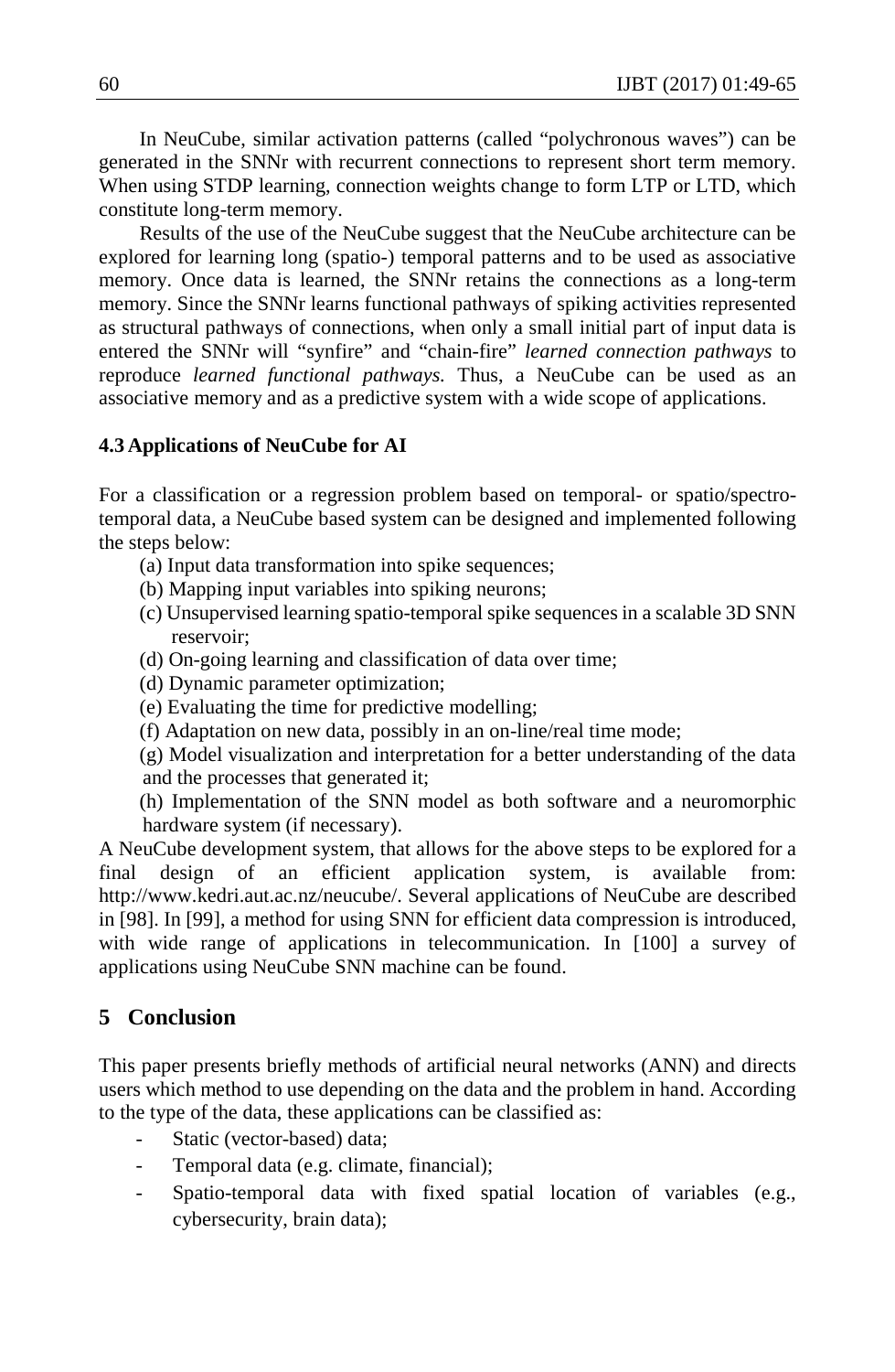- Spatio-temporal data with changing locations of the spatial variables (e.g., moving objects);
- Spectro-temporal data (e.g. radio-astronomy, audio).
- According to the characteristics of the data, the applications can be:
- Sparse features/low frequency (e.g. climate data, ecological data, multisensory data);
- Sparse features/high frequency (e.g. EEG brain signals, seismic data related to earthquakes);
- Dense features/low frequency (e.g. financial data);
- Dense features/high frequency (e.g. radio-astronomy data).

The paper presents first principles of various ANN and then surveys their use in practical systems. The paper specifically addresses the problem of designing systems for adaptive learning and knowledge discovery from complex data, emphasizing on one particular direction named ECOS. Different types of ANN and ECOS methods in particular are suitable for different applications as discussed in the paper. The paper advocates that integrating principles derived from neural networks, fuzzy systems, evolutionary computation, quantum computing and brain information processing, could lead to more efficient information technologies [100].

Further use of SNN is anticipated in several directions:

- Spatio-temporal data compression [101];
- Security systems [102, 103];
- Personal assistance [104,105]
- Automated financial, banking and trading systems [106].

**Acknowledgements** The work on this paper is supported by the Knowledge Engineering and Discovery Research Institute (KEDRI, http://www.kedri.aut.ac.nz) under a SRIFT AUT grant. I would like to thank Prof. Ravi and the editors of the journal for inviting me to submit this paper.

# **References**

- 1. Rosenblatt, F.: The perceptron: A probabilistic model for information storage and organization in the brain. Psychology Review. **65,** 386-402 (1958)
- 2. Amari, S.: A theory of adaptive pattern classifiers. IEEE Transactions on Electronic Computers. **3** (vol.EC-16), pp. 299-307 (1967)
- 3. Amari, S.: Mathematical foundations of neurocomputing. Proceedings of the IEEE. **9** (vol.78), pp. 1443-1463 (1990)
- 4. Rumelhart, D., McLelland, J. (eds): Parallel and distributed processing. MIT Press, 1986
- 5. Werbos, P. Backpropagation through time: Proc. of the IEEE. 87:10 (1990)
- 6. Zadeh, L.A.: Fuzzy sets. Information and Control. **3** (vol.8), pp. 338-353 (1965)
- 7. Zadeh, L. A.: Fuzzy logic. IEEE Computer, **4** (vol.21), pp. 83-93 (1988)
- 8. Kasabov, N. K.: Foundations of neural networks, fuzzy systems and knowledge engineering. MIT Press, Cambridge, Massachusetts, USA (1996)
- 9. Kasabov, N. K., Shishkov, S. I.: A connectionist production system with partial match and its use for approximate reasoning. Connection Science. **3-4,** 5, pp. 275-305 (1993)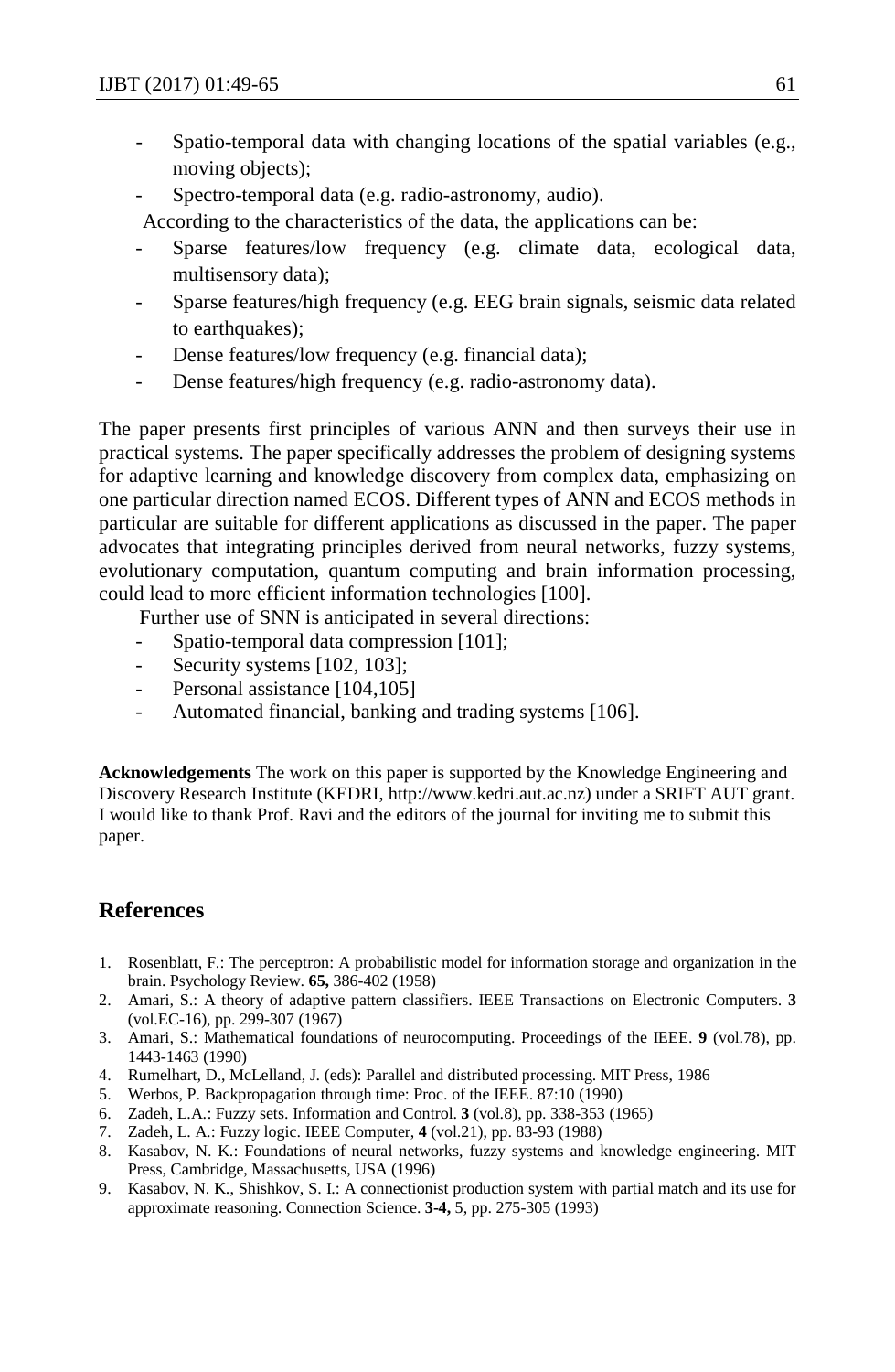- 10. Yamakawa, T., Uchino, E., Miki, T., Kusanagi, H.: A neo fuzzy neuron and its application to system identification and prediction of the system behavior. Proc.  $2<sup>nd</sup>$  Int. Conf. on Fuzzy Logic and Neural Networks. Japan, pp. 477-483 (July 1992)
- 11. Furuhashi, T., Hasegawa, T., Horikawa, S., Uchikawa, Y.: An adaptive fuzzy controller using fuzzy neural networks. Proc. of 5<sup>th</sup> Int'l Fuzzy System Association World Congress. Korea, pp.769-772 (July 1993)
- 12. Kasabov, N. K., Kim, J. S., Watts, M. J., Gray, A. R.: FuNN/2 A fuzzy neural network architecture for adaptive learning and knowledge acquisition. Information Sciences – Applications. **3-4** (vol.101), pp. 155-175 (1997)
- 13. Kasabov, N. K.: Evolving fuzzy neural networks algorithms, applications and biological motivation. In: Yamakawa, T. and Matsumoto, G. (Eds.). Methodologies for the Conception, Design and Application of Soft Computing, World Scientific, pp 271 – 274 (1998)
- 14. Kasabov, N. K.: Evolving fuzzy neural networks for on-line supervised/unsupervised. Knowledge– Based Learning. IEEE Transactions on Systems, Man, and Cybernetics, Part B: Cybernetics, **6** (vol.31), 2001, pp. 902-918
- 15. Kasabov, N. K.: Evolving connectionist systems: methods and applications in bioinformatics, brain study and intelligent machines. Springer-Verlag, London, England, 2002
- 16. Kasabov, N. K. Song, Q.: DENFIS: Dynamic evolving neural-fuzzy inference system and its application for time-series prediction. IEEE Transactions on Fuzzy Systems, **2** (vol.10), 2002, pp. 144- 154
- 17. Kasabov, N. K.: Evolving connectionist systems: the knowledge engineering approach (2nd ed.), Springer-Verlag, London, England (2007)
- 18. Futschik, M. E., Kasabov, N. K.: Fuzzy clustering in gene expression data analysis. Proc. of the IEEE Int'l Conf. on Fuzzy Systems, USA. pp. 414-419 (2002)
- 19. Watts, M. J.: A decade of kasabov's evolving connectionist systems: a review. IEEE Transactions on Systems, Man, and Cybernetics, Part C: Applications and Reviews. 3 (vol.39), 2009, pp. 253-269
- 20. Bezdek, J. C.: Analysis of fuzzy information. CRC Press, Boca Raton, Florida, USA (1987)
- 21. Yager, R. R., Filev, D. P.: Generation of fuzzy rules by mountain clustering. Journal of Intelligent & Fuzzy Systems: Applications in Engineering and Technology. **3** (vol.2), pp. 209-219 (1994)
- 22. Song, Q., Kasabov, N. K.: TWNFI A transductive neuro-fuzzy inference system with weighted data normalization for personalized modelling. Neural Networks, 10 (vol.19), 2006, pp. 1591-1596
- 23. Kasabov, N. K., Hu, Y.: Integrated optimisation method for personalised modelling and case study applications. Int'l Journal of Functional Informatics and Personalised Medicine. 3 (vol.3), pp. 236-256 (2010)
- 24. Deng, D., Kasabov N. K.: On-line pattern analysis by evolving self-organizing maps. Neurocomputing. (vol.51), pp. 87-103 (2003)
- 25. Song Q. and N. Kasabov, NFI: A neuro-fuzzy inference method for transductive reasoning. IEEE Trans. on Fuzzy Systems. **13,** 6, 799-808 (2005)
- 26. Ozawa, S., S.Too, S.Abe, S. Pang and N. Kasabov: Incremental learning of feature space and classifier for online face recognition. Neural Networks, 575-584 (August 2005)
- 27. Chan Z.and N.Kasabov: Evolutionary computation for on-line and off-line parameter tuning of evolving fuzzy neural networks. Int. J. of Computational Intelligence and Applications. Imperial College Press, **4**, 3, 309-319 (2004)
- 28. de Moraes, R. M.: Assessment of EFuNN accuracy for pattern recognition using data with different statistical distributions. Proc. of the 2nd Brazilian Congress on Fuzzy Systems. Brazil, pp. 672-685 (November 2012)
- 29. Dovžan, D., Škrjanc, I.: Recursive clustering based on a gustafson–kessel algorithm. Evolving Systems. **1** (vol.2), pp. 15-24 (2011)
- 30. Tonelli, P., Mouret, J.-B.: Using a map-based encoding to evolve plastic neural networks. Proc. of the IEEE Workshop on Evolving and Adaptive Intelligent Systems. France, pp. 9-16 (April 2011)
- 31. Kalhor, A., Araabi, B. N., Lucas, C.: Evolving takagi–sugeno fuzzy model based on switching to neighboring models. Applied Soft Computing, **2** (vol.13), pp. 939-946 (2013)
- 32. Vajpai, J., Arun, J. B.: A soft computing based approach for modeling of chaotic time series. Proc. of the 13<sup>th</sup> Int'l Conf. on Neural Information Processing. China. pp. 505-512 (October 2006)
- 33. Bordignon, F., Gomide, F.: Uninorm based evolving neural networks and approximation capabilities. Neurocomputing, (vol.127), pp. 13-20 (2014)
- 34. Kasabov, N.: Global, local and personalised modelling and profile discovery in bioinformatics: An integrated approach. Pattern Recognition Letters. **28**[, 6,](http://www.sciencedirect.com/science?_ob=PublicationURL&_tockey=%23TOC%235665%232007%23999719993%23643136%23FLA%23&_cdi=5665&_pubType=J&view=c&_auth=y&_acct=C000050221&_version=1&_urlVersion=0&_userid=10&md5=4f0b6297b6572f0c391e13b2b0874073) 673-685 (2007)
- 35. Lughofer, E. D.: FLEXFIS: A robust incremental learning approach for evolving takagi–sugeno fuzzy models. IEEE Transactions on Fuzzy Systems. **6** (vol.16), pp. 1393-1410 (2008)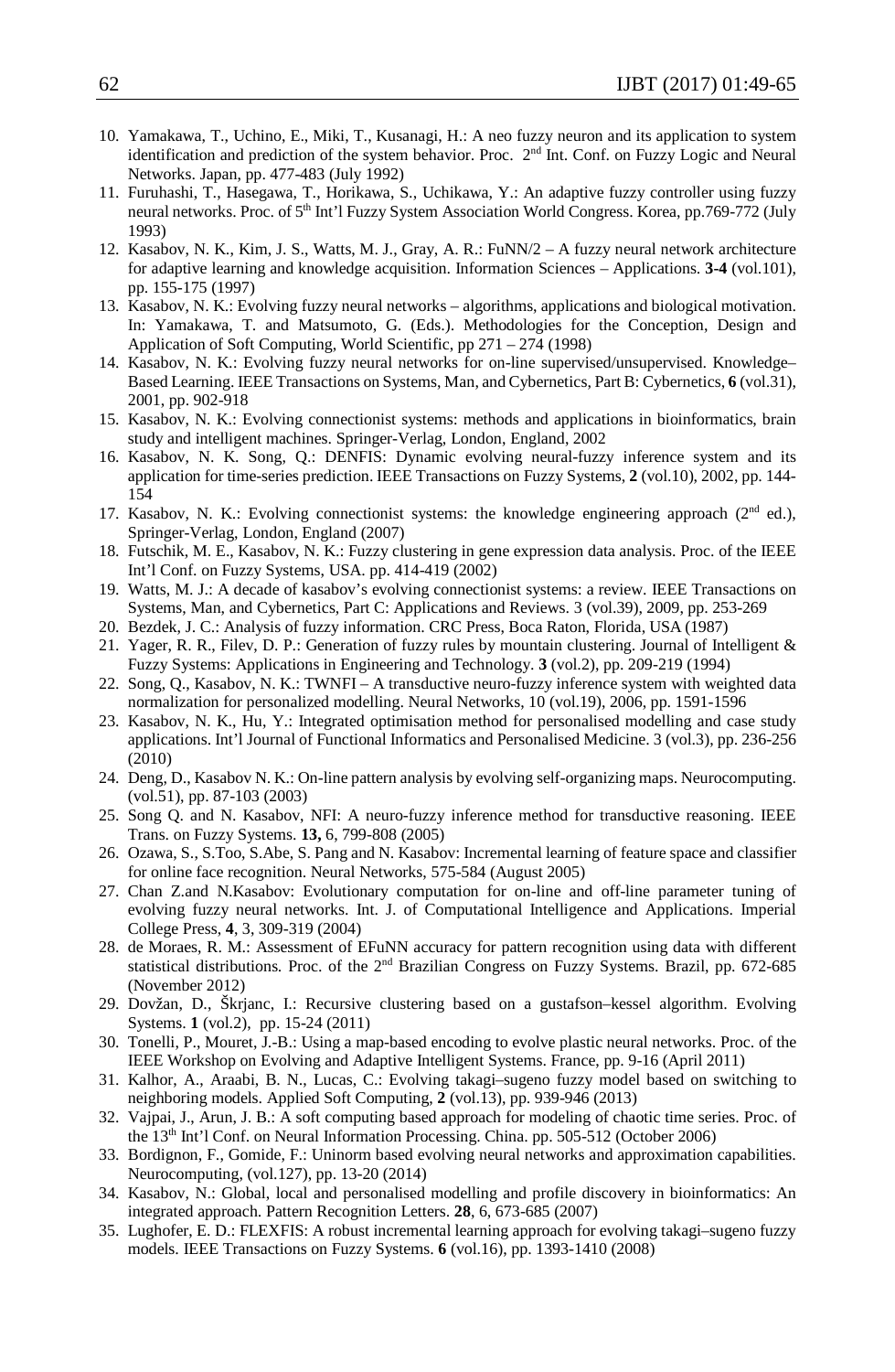- 36. Angelov, P. P., Lughofer, E. D., Zhou, X.: Evolving fuzzy classifiers using different model architectures. Fuzzy Sets and Systems. **23** (vol.159), pp. 3160-3182 (2008)
- 37. Ang, K. K., Quek, C.: RSPOP: Rough set-based pseudo outer-product fuzzy rule identification algorithm. Neural Computation. **1** (vol.17), pp. 205-243 (2005)
- 38. de Jesús Rubio, J.: SOFMLS: Online self-organizing fuzzy modified least-squares network. IEEE Transactions on Fuzzy Systems, **6** (vol.17), pp. 1296-1309 (2009)
- 39. Huang, G. B., Liang, N. Y., Rong, H. J.: On-line sequential extreme learning machine. Proc. of the IASTED Int'l Conf. on Computational Intelligence. Canada, pp. 232-237 (July 2005)
- 40. Lim, J. S.: Finding features for real-time premature ventricular contraction detection using a fuzzy neural network system. IEEE Transactions on Neural Networks. **3** (vol.20), pp. 522-527 (2009)
- 41. Angelov, P. P., Zhou, X., Klawonn, F.: Evolving fuzzy rule-based classifiers. Proc. of the IEEE Symposium on Computational Intelligence in Image and Signal Processing. USA, pp. 220-225 (April 2007)
- 42. Liu, F., Quek, C., Ng, G. S.: A novel generic hebbian ordering-based fuzzy rule base reduction approach to mamdani neuro-fuzzy system. Neural Computation. **6** (vol.19), pp. 1656-1680 (2007)
- 43. Song, H., Miao, C., Roel, W. Shen, Z., Catthoor, F.: Implementation of fuzzy cognitive maps based on fuzzy neural network and application in prediction of time series. IEEE Transactions on Fuzzy Systems. **2** (vol.18), pp. 233-250 (2010)
- 44. de Jesús Rubio, J., Vázquez, D. M., Pacheco, J.: Backpropagation to train an evolving radial basis function neural network. evolving systems. **3** (vol.1), pp. 173-180 (2010)
- 45. Aznarte, J. L., Benítez, J. M., Castro, J. L.: Smooth transition autoregressive models and fuzzy rulebased systems: functional equivalence and consequences. fuzzy sets and systems. **24** (vol.158), pp. 2734-2745 (2007)
- 46. Cetisli, B. Development of an Adaptive Neuro-Fuzzy Classifier Using Linguistic Hedges. Expert Systems with Applications. 8 (vol.37), pp. 6093-6101 (2010)
- 47. Subramanian, K., Suresh, S.: A meta-cognitive sequential learning algorithm for neuro-fuzzy inference system. applied soft computing. 11 (vol.12), pp. 3603-3614 (2012)
- 48. Babu, G. S., Suresh, S. Meta-cognitive RBF network and its projection based learning algorithm for classification problems. Applied Soft Computing. **1** (vol.13), pp. 654-666 (2013)
- 49. Tung, S. W., Quek, C., Guan, C. SaFIN: A self-adaptive fuzzy inference network. IEEE Transactions on Neural Networks. **12** (vol.22), pp. 1928-1940 (2011)
- 50. Suresh, S., Subramanian, K.: A sequential learning algorithm for meta-cognitive neuro-fuzzy inference system for classification problems. Proc. of the Int'l Joint Conf. on Neural Networks. USA, pp. 2507- 2512 (August 2011)
- 51. Kadlec, P., Gabrys, B.: Architecture for development of adaptive on-line prediction models. memetic computing. **4** (vol.1), pp. 241-269 (2009)
- 52. Minku, F. L., Ludemir, T. B.: Clustering and co-evolution to construct neural network ensembles: an experimental study. Neural Networks. **9** (vol.21), pp. 1363-1379 (2008)
- 53. Filev, D. P., Angelov, P. P.: Algorithms for real-time clustering and generation of rules from data. In: Valente di Oliveira, J., and Pedrycz, W. (Eds.). Advances in Fuzzy Clustering and its Applications. John Wiley & Sons, Chichester, UK, (2007)
- 54. Amadou Boubacar, H., Lecoeuche, S., Maouche, S.: SAKM: Self-adaptive kernel machine: a kernelbased algorithm for online clustering. Neural Networks. **9** (vol.21), pp. 1287-1301 (2008)
- 55. Tan, J., Quek, C.: A BCM theory of meta-plasticity for online self-reorganizing fuzzy-associative learning. ieee transactions on neural networks. **6** (vol.21), pp. 985-1003 (2010)
- 56. Minku, F. L., Ludermir, T. B.: Evolutionary strategies and genetic algorithms for dynamic parameter optimization of evolving fuzzy neural networks. Proc. of the IEEE Congress on Evolutionary Computation. Scotland, pp. 1951-1958 (2005)
- 57. Yamauchi, K., Hayami, J.: Incremental leaning and model selection for radial basis function network through sleep. IEICE Transactions on Information and Systems. **4** (vol.e90-d), pp. 722-735 (2007)
- 58. Leite, D. F., Costa, P., Gomide, F.: Interval-based evolving modeling. Proc. of the IEEE Workshop on Evolving and Self-Developing Intelligent Systems. USA, pp. 1-8 (March 2009)
- 59. Leite, D. F., Costa, P., Gomide, F.: Evolving granular neural networks from fuzzy data streams. Neural Networks. (vol.38), pp. 1-16 (2013)
- 60. de Jesús Rubio, J.: Stability analysis for an online evolving neuro-fuzzy recurrent network. In: Angelov, P. P., Filev, D. P., Kasabov, N. K. (Eds.). Evolving Intelligent Systems: Methodology and Applications. John Wiley & Sons, Hoboken, New Jersey, USA (2010)
- 61. Kim, K., Whang, E. J., Park, C. W., Kim, E., Park, M.: A TSK Fuzzy inference algorithm for online identification. Proc. of the 2<sup>nd</sup> Int'l Conf. on Fuzzy Systems and Knowledge Discovery. China, pp. 179-188 (August 2005)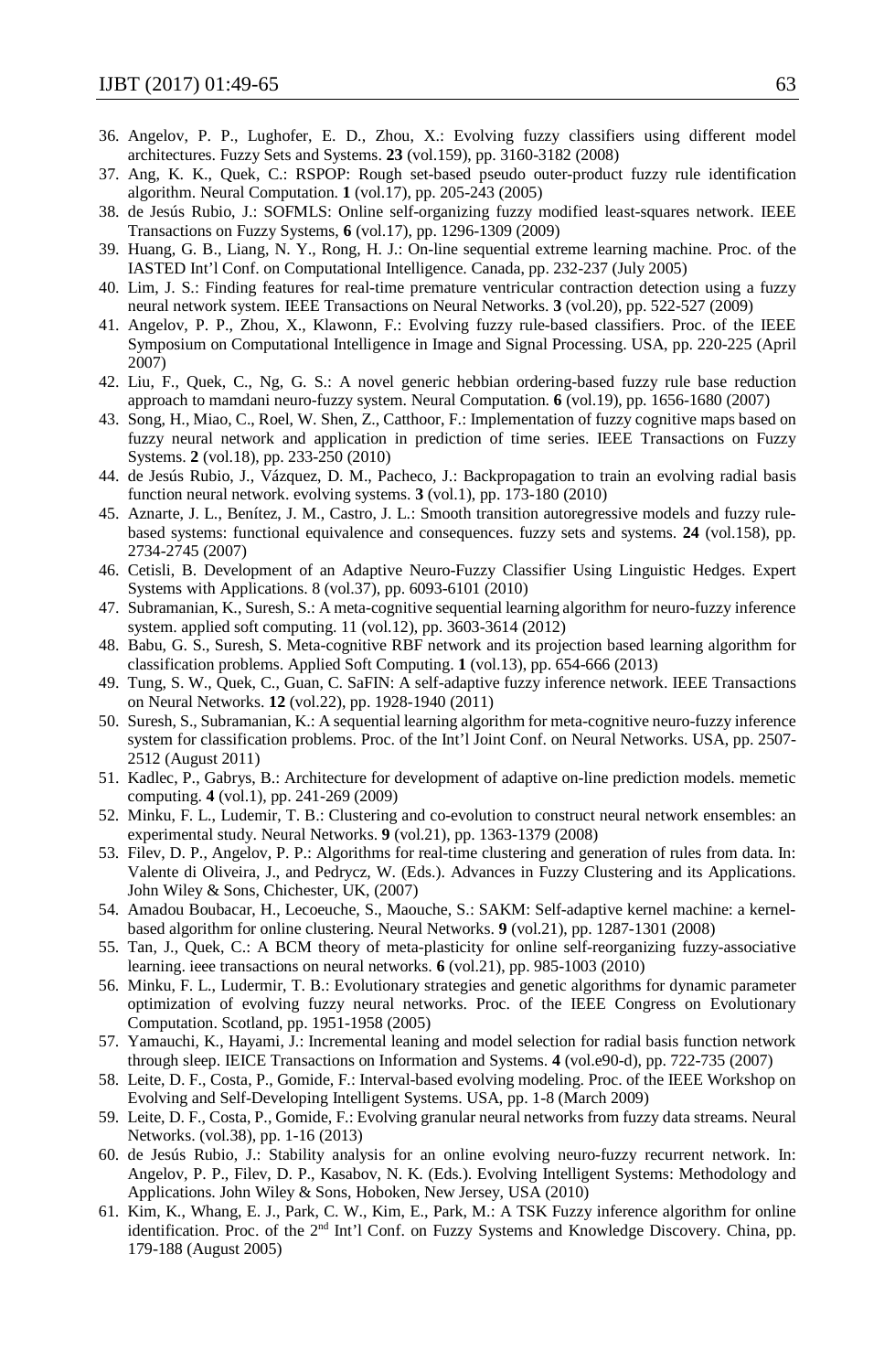- 62. Zanchettin, C., Minku, L. L., Ludermir, T. B.: Design of experiments in neuro-fuzzy systems. international journal of computational intelligence and applications. **2** (vol.9), pp. 137-152 (2010)
- 63. Minku, F. L., Ludermir, T. B.: EFuNNs ensembles construction using a clustering method and a coevolutionary genetic algorithm. Proc. of the IEEE Congress on Evolutionary Computation. Canada, pp. 1399-1406 (July 2006)
- 64. Tung, S. W., Quek, C., Guan, C. eT2FIS: An evolving type-2 neural fuzzy inference system. Information Sciences. (vol.220), pp. 124-148 (2013)
- 65. O'Hara, B., Perera, J., Brabazon A.: Designing radial basis function networks for classification using differential evolution. Proc. of the Int'l Joint Conf. on Neural Networks. Canada, pp. 2932-2937 (July 2006)
- 66. Subramanian, K., Sundaram, S., Sundararajan, N.: A metacognitive neuro-fuzzy inference system (McFIS) for sequential classification problems. IEEE Transactions on Fuzzy Systems. **6** (vol.21), pp. 1080-1095 (2013)
- 67. Hernández, J. A. M., Castañeda, F. G., Cadenas, J. A. M.: An evolving fuzzy neural network based on the mapping of similarities. IEEE Transactions on Fuzzy Systems. **6** (vol.17), pp. 1379-1396 (2009)
- 68. Zhao, Q. L., Jiang, Y. H., Xu, M.: Incremental learning by heterogeneous bagging ensemble. Proc. of the Int'l Conf. on Advanced Data Mining and Applications. China, pp. 1-12 (November 2010)
- 69. Goh, H., Lim, J. H., Quek, C.: Fuzzy associative conjuncted maps network. IEEE Transactions on Neural Networks. **8** (vol.20), pp. 1302-1319 (2009)
- 70. Minku, F. L., Ludermir, T. B.: EFuNN ensembles construction using cone with multi-objective GA. Proc. of the 9<sup>th</sup> Brazilian Symposium on Neural Networks. Brazil, pp. 48-53 (October 2006)
- 71. Kasabov, N.: Adaptation and interaction in dynamical systems: modelling and rule discovery through evolving connectionist systems. Applied Soft Computing. **6,** 3, 307-322 (2006)
- 72. H.Widiputra, R. Pears, N. Kasabov: Dynamic interaction network versus localized trends model for multiple time-series prediction. Cybernetics and Systems. **42,** 2, 100-123 (2011)
- 73. Ghobakhlou A., M. Watts and N. Kasabov: Adaptive speech recognition with evolving connectionist systems. Information Sciences. **156,** 71-83 (2003)
- 74. Hodgkin, A. L., Huxley, A. F.: A Quantitative Description of Membrane Current and Its Application to Conduction and Excitation in Nerve. Journal of Physiology. **4** (vol.117), pp. 500-544 (1952)
- 75. Hopfield, J. J.: Pattern recognition computation using action potential timing for stimulus representation. Nature, **6535** (vol.376), pp. 33-36 (1995)
- 76. Izhikevich, E. M.: Which model to use for cortical spiking neurons? IEEE Transactions on Neural Networks. **5** (vol.15), pp. 1063-1070 (2004)
- 77. Thorpe, S., Delorme, A., van Rullen, R.: Spike-based strategies for rapid processing. Neural Networks. **6-7** (vol.14), pp. 715-725 (2001)
- 78. Verstraeten, D., Schrauwen, B., D'Haene, M., Stroobandt, D.: An experimental unification of reservoir computing methods. Neural Networks. **3** (vol.20), pp. 391-403 (2007)
- 79. Kasabov, N. K., Dhoble, K., Nuntalid, N., Indiveri, G.: Dynamic evolving spiking neural networks for on-line spatio- and spectro-temporal pattern recognition. Neural Networks. (vol.41), pp. 188-201 (2013)
- 80. Song, S., Miller, K. D., Abbott, L. F.: Competitive hebbian learning through spike-timing-dependent synaptic plasticity. Nature Neuroscience. **9** (vol.3), pp. 919–926 (2000)
- 81. Soltic, S., Kasabov, N. K.: Knowledge extraction from evolving spiking neural networks with rank order population coding. International Journal of Neural Systems. 6 (vol.20), pp. 437-445 (2010)
- 82. Chen, Y., Hu, J., Kasabov, N. K., Hou, Z., Cheng, L.: NeuroCubeRehab: A pilot study for eeg classification in rehabilitation practice based on spiking neural networks. Proc. of the 20<sup>th</sup> Int'l Conf. on Neural Information Processing. South Korea, pp.70-77 a(November 2013)
- 83. EU FP7 Marie Curie EvoSpike Project. INI/ETH/UZH,<http://ncs.ethz.ch/projects/evospike> (2011- 2012)
- 84. Wysoski, S. G., Benuskova, L., Kasabov, N. K.: Evolving spiking neural networks for audiovisual information processing. Neural Networks. **7** (vol.23), pp. 819-835 (2010)
- 85. Schliebs, S., Defoin-Platel, M., Worner, S., Kasabov, N. K.: Integrated feature and parameter optimization for evolving spiking neural networks: exploring heterogeneous probabilistic models. Neural Networks. **5-6** (vol.22), pp. 623-632 (2009)
- 86. Kasabov, N. K.: NeuCube: A Spiking neural network architecture for mapping, learning and understanding of spatio-temporal brain data. neural networks. (vol.52), pp. 62-76 (2014)
- 87. Kasabov, N. K., Feigin, V. L., Hou, Z.-G., Chen, Y., Liang, L., Krishnamurthi, R., Othman, M., Parmar, P.: Evolving spiking neural networks for personalized modelling of spatio-temporal data and early prediction of events: a case study on stroke. neurocomputing. (vol.134), pp. 269-279 (2014)